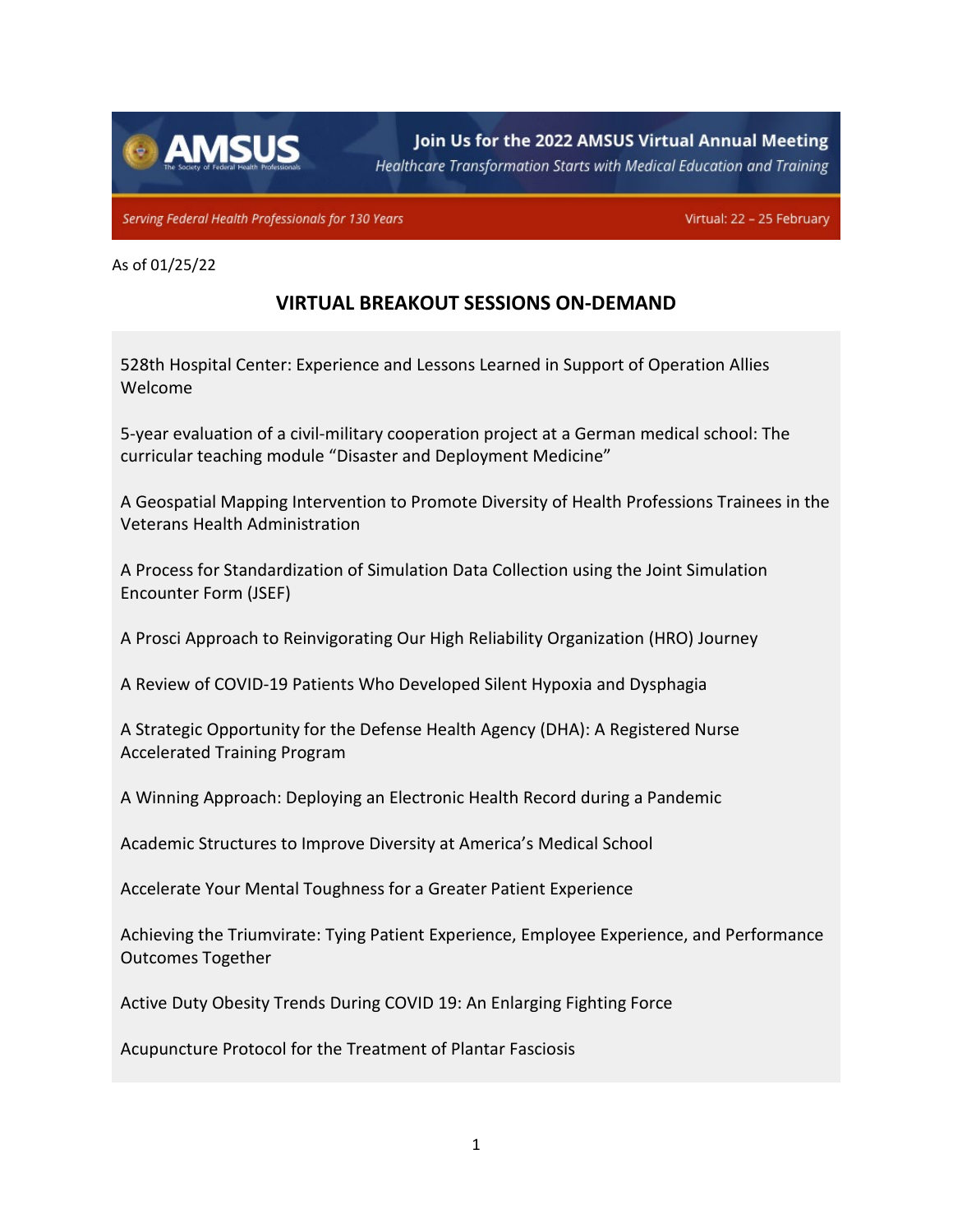Adaptability in an Uncertain Environment: The Story of the National Institutes of Health, 6 Months, and 33,000 COVID Vaccine Doses

Addressing the Need for a National Health Equity Strategy Based on Lessons Learned in the Fight against COVID-19 Supported by Proprietary Blue Cross Blue Shield Research

Advancing Health Equity in the U.S. Military

Aeromedical Evacuation and En Route Care including technologies for automated casualty care and autonomous patient transport

An Examination of Leading Practices in Patient Experience from Military Treatment Facilities

An Exploration of the Advanced Combat Medical Experience (ACME) Teaching Assistant (TA) Curriculum's Impact on Students' Sense of Teaching Self-Efficacy

APAOC's efforts in supporting AAPI community against racial discrimination, hate crimes, and mental health disparities

Army Recovery Care Program Functional Capacity Evaluations (FCEs) and Return to Work Programs

Army Senior Enlisted Panel Discussion: Army Medicine Enlisted Force of the Future Artificial Intelligence and Identifying Patient Data Mismatches

Artificial Intelligence in Prostate Cancer - Detection & Prediction of Clinical Outcomes

Assessment of Health, Mental Health and Sexual Behaviors Among Ebola Survivors

Battlefield Acupuncture Hybrid Training Pilot

Being Ready for the Next Fight in DoD Medicine

Beyond Education: Improved Force Health with the Integrated Behavioral Model Biologic Mediators

Bioprinting Education and Training for Life Science/Pre-Medical Cadets at the United States Military Academy

Blood Far Forward — a Readiness Call for Action

Bridging the Military-Civilian Divide. Educating providers caring for servicemembers, veterans, and their families: What you don't know can hurt them.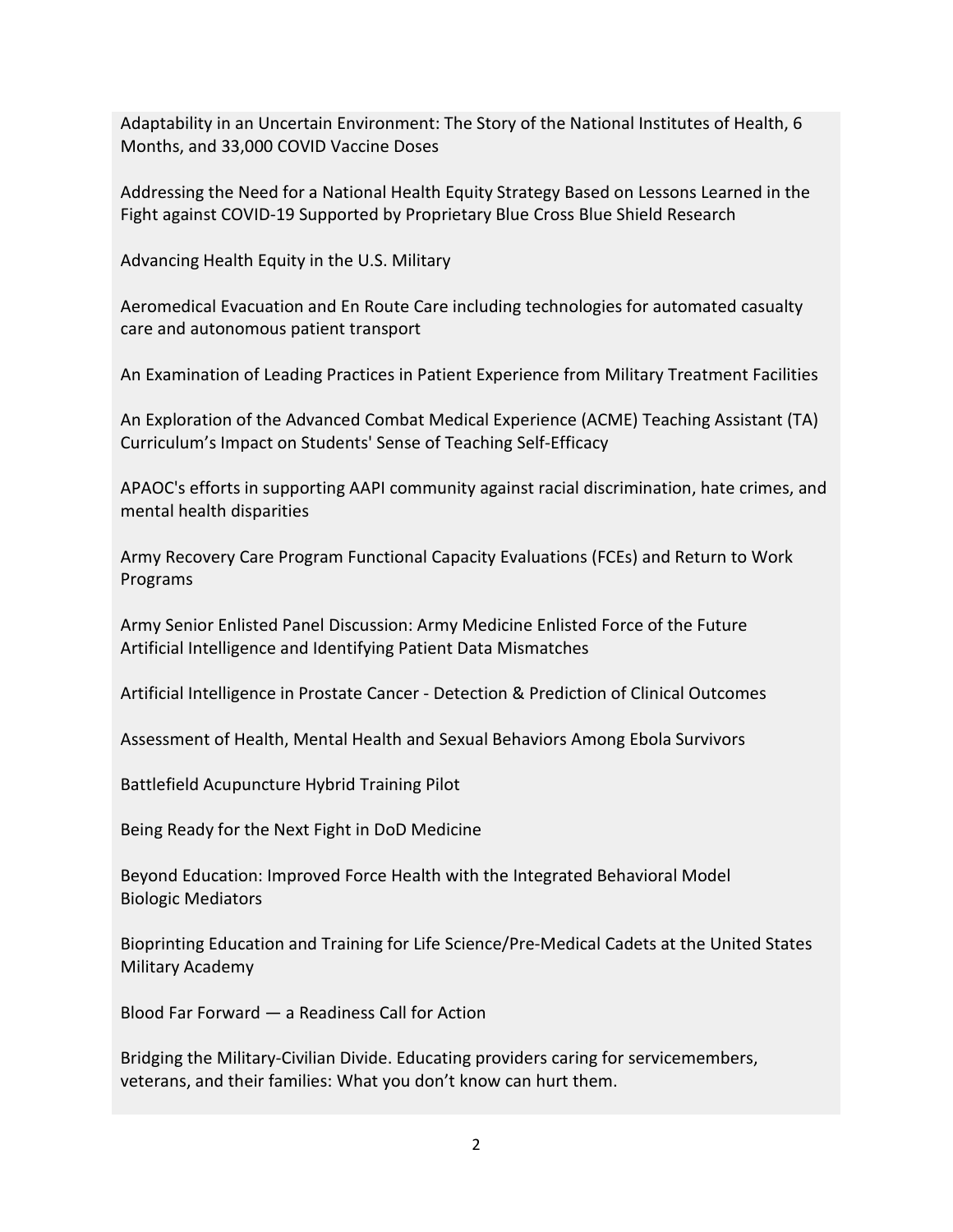Building Capacity for the Future: Health Services Research in the MHS

Building mass vaccine plans using points of distribution principles in small and large communities.

Can ONE Medication Address the Unmet Needs in the Acute and Preventive Treatment of Migraine?

Caring for sexual assault survivors within the military healthcare system: Prevalence, demographics, and healthcare service providers

Clinical Disinfectant Selection: Challenges and Solutions

Clinical Power of the Electronic Dental Record

Coaching and Champions: A Grassroots Model for HRO Cultural Change

Collaborative Global Health Engagement Proves More Effective

Combating the Current Pandemic and Preparing for the Next: Lessons Learned from the COVID-19 Pandemic from the Perspective of Deployed Special Operations Forces

Comparing Military Trauma Surgeon Case Volume and Injury Severity Across a Military-Civilian Partnership in Las Vegas

Contractors on the Battlefield: A Blind Spot for the Joint Medical Enterprise

Course Modernization of In-Person Training to Online Learning in a Degraded Environment: Airmen Opinions and Outcomes

COVID-19 Vaccine Acceptance and Hesitancy among DoD Beneficiaries

Crossing the Data Rubicon to Understand Cost, Quality, and Health Outcomes for TRICARE Beneficiaries

Cultural Change: Motivational Interviewing and HRO Leadership Coaching for MCDs

Customer Service Impact of a Virtual Pharmacy

Daytime sleepiness in the daily work of German soldiers

Deliberate and hasty multi-lateral healthcare engagement supporting pandemic preparedness and response and the evacuation of Kabul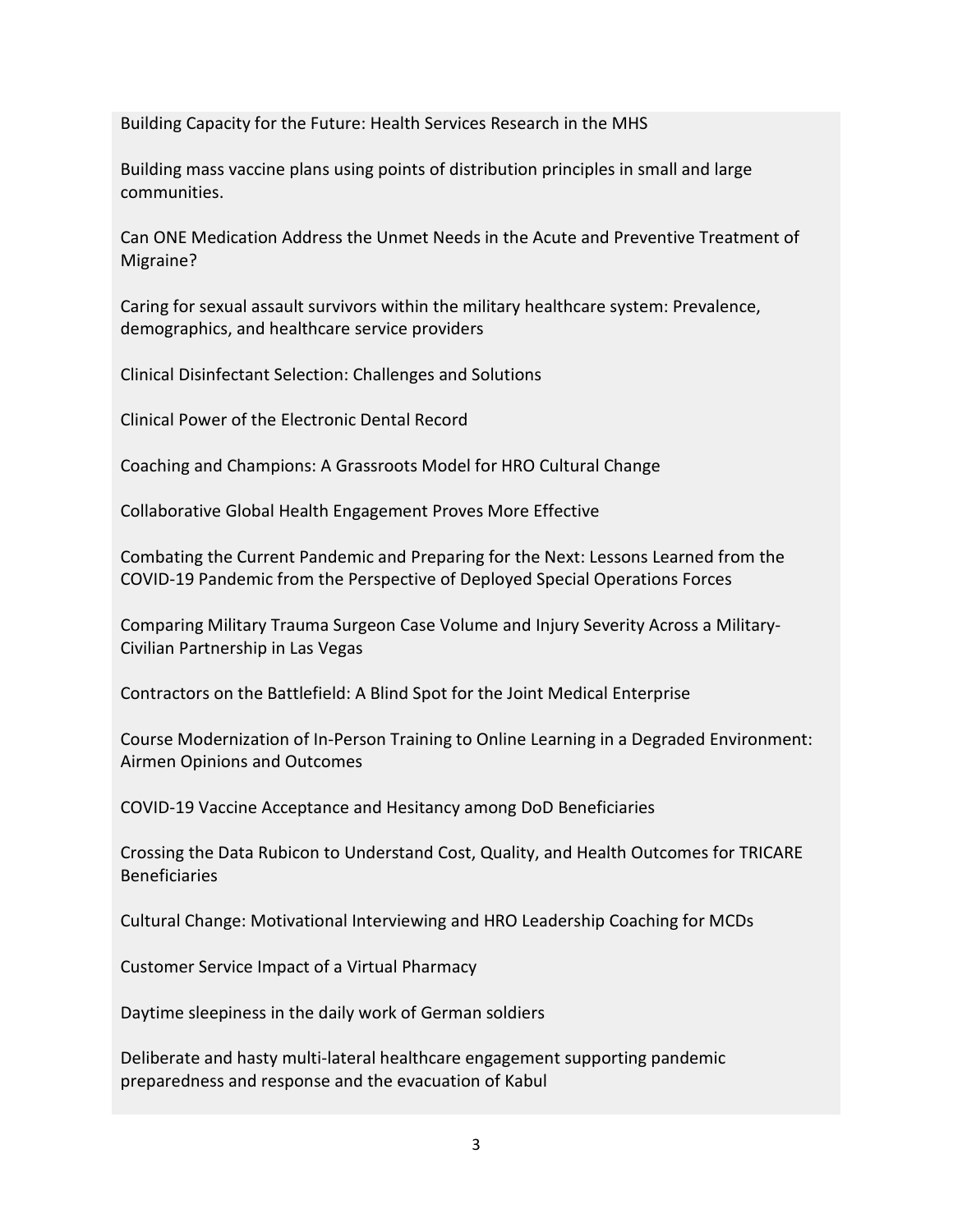Dental emergencies from the endodontist perspective

Deploying Battlefield Acupuncture to CENTCOM Providers during a Global Pandemic using Virtual Teaching

Design and Application of a Health Behavioral Change (HBC) Roadmap

Designing for Zero: Leveraging Zero Suicide and VHA's High Reliability Journey to Prevent Veteran Suicide in Manchester, NH

Developing a High Reliability Organization Mindset- Experience of Frontline to Executive Level Staff at a Veterans Affairs Medical Center

Developing an integrated global virtual health network for the military

Developing Modular Micro and Macro Simulation Technology for Training Tactical Healthcare Personnel

Developing the nurse practitioner workforce to care for the veteran and military population

Development of Value-Based Health Care indicators supporting a standard outcome set for military patients in military operations: a Delphi study

DHA FY22-FY26 Campaign Plan

DHA CIP Award Welcome

(\*DHA-CIP Competition) Senior Aviator Medical Evaluations

(\*DHA-CIP Competition) Burn pit exposure is associated with increased sinonasal disease

(\*DHA-CIP Competition) Impact of the duration of non-invasive respiratory support in patients with severe COVID-19 requiring veno-venous extracorporeal membrane oxygenation

(\*DHA-CIP Competition) Persons Tested for SARS-CoV-2 at a Military Treatment Facility in Hawaii

(\*DHA-CIP Competition) Poor Early Neurologic Function and Survival after REBOA in a TBI Porcine Model

(\*DHA-CIP Young Research Competition) Prevalence of Hepatic Steatosis and Fibrosis in the US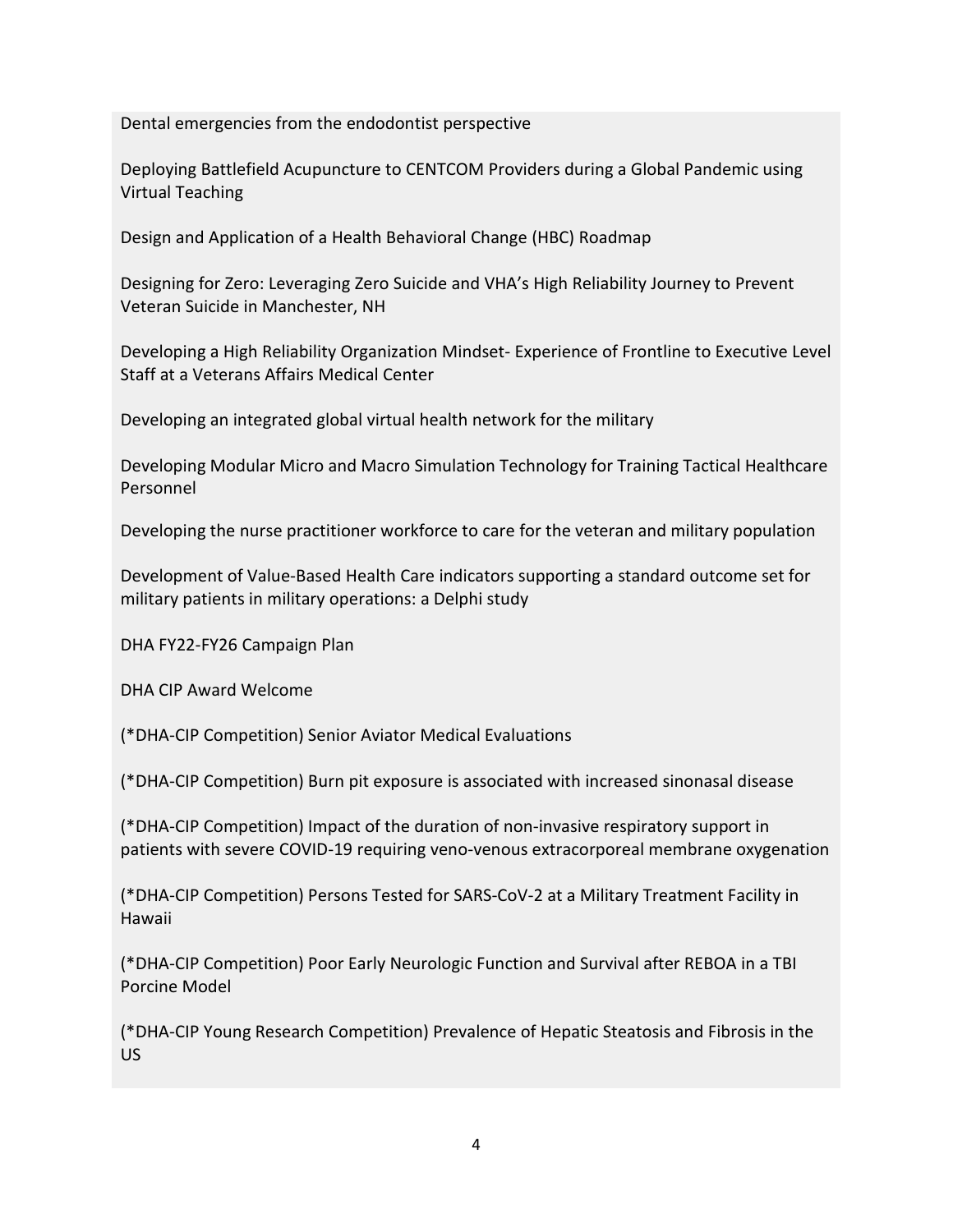(\*DHA-CIP Competition) Prevalence of M. tuberculosis From Military Health System and Veterans Affairs Beneficiaries in Hawaii and the Pacific Islands from 2002 to 2019

(\*DHA-CIP Competition) The Importance of Intraosseous (IO) Placement Location on Infusion Rates and Infusion Pressures in a High Bone Density Humerus and Sternum Cadaveric Swine (Sus Scrofa) Model

DHB Women's Health Recommendations

Does Health Data Interoperability Really Work for Continuity of Care, Research and Business

Early Career Training for Point of Care Complex Abdominal Vascular Exposures to Control Hemorrhage

Education Through Experiential Immersion Training: Evaluation and Protecting the Emotional, Mental, and Physical Health of Providers

Effect of Food on the Bioavailability and Adverse Events of Narrow Therapeutic Index Drugs

Effective Cardiovascular Screening of Military Recruits Requires an Electrocardiogram

Effective Combat Casualty Care Handoff Operations: ECCCHO Patient handoff protocol and training

Emergent patterns of critical care air transport team coordination predict team member behavior, but not team performance

Employee Empowerment: A Catalyst for Patient Experience

Ending the HIV Epidemic in the U.S - Engaging a Broad Range of Providers in their Essential Roles

Endovascular Management of Pelvic Arterial Hemorrhage in Unstable Patients: a Frontier Revisited

Enhancing Rural Health Professions Education Through an Interprofessional Faculty Development Program – The RIFDI Project

Ensuring Health Security During Operation Allies Welcome

Environmental Exposure Scenarios from the VA/DoD Deployment Health Working Group (DHWG)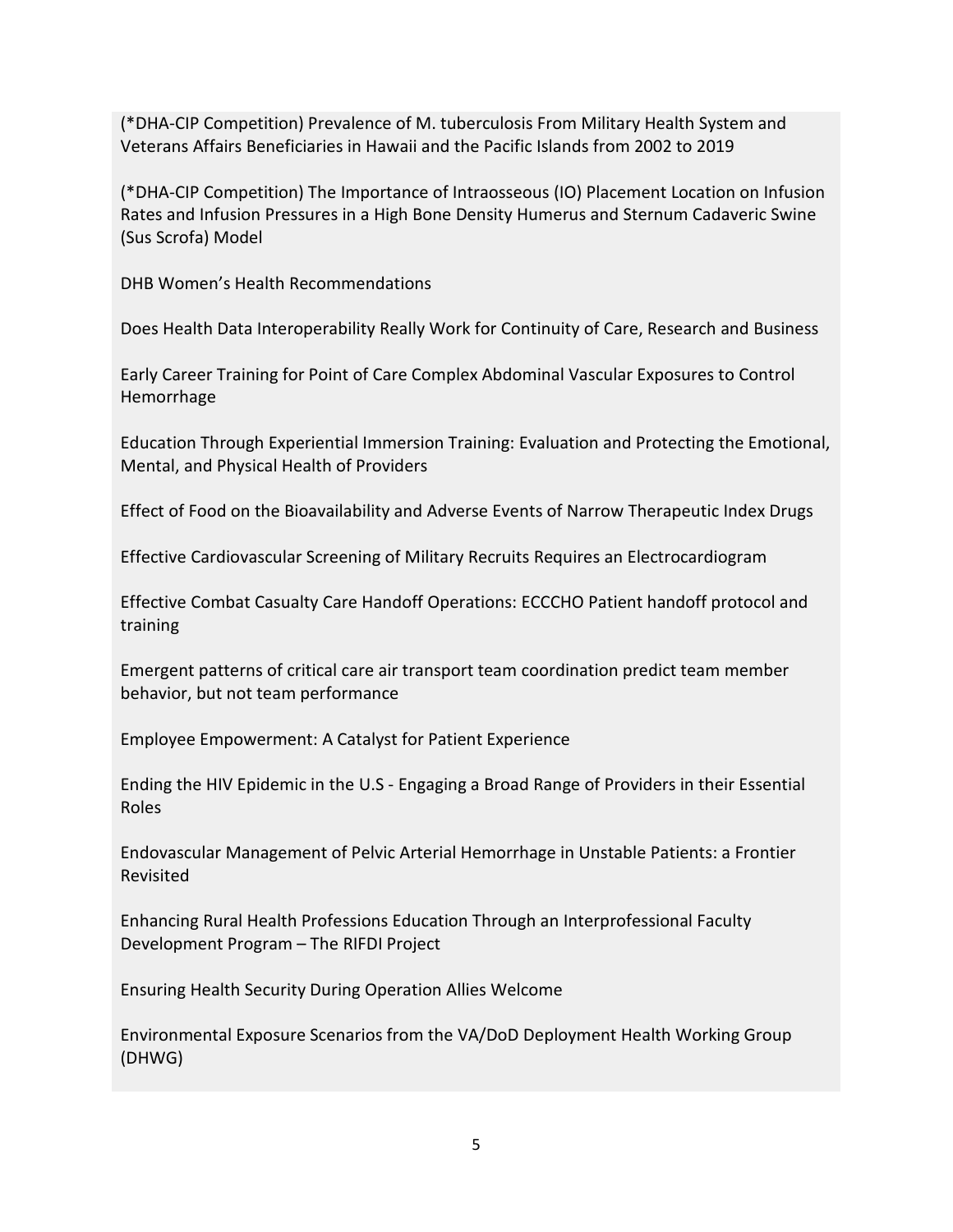Establishment of an online video consultation service for orthopedic patients in the Bundeswehr Medical Service: A pilot project in a regional healthcare network approach

Evaluation of the acceptance of a MASCAL Role 2 game among medical students and their communication behavior

Exoskeleton Overview and Use in Occupational Health: Potential Impacts and Blurred Lines

Facial Lesions that the Dentist Could Encounter

Family, demographic and programmatic factors' impact on care duration and return to duty, in Army Warrior Care and Transition participants

FDA China Office: Advancing Public Health through Diplomacy

Fighting and Winning the Communications War on COVID-19

Grow Your Own: The Uniformed Services University's Premedical Program for Enlisted Service **Members** 

Guidelines for providing care for transgender and nonbinary people

Harassment and Sexual Assault Prevention: Leading with HEART in VA

Health Informatics Workforce Development and Their Role in Technology Modernization

High Reliability Organization Principles Improve VA Workplace Burnout: The Truman THRIVE2 Model

How Digital Health Is Transforming Military Health System Training and Education

How to Approach Temporomandibular Disorders

Hub & Spoke Networks: Leveraging Existing Online Training to Customize Organizational Curricula

I. Innovations in MHS GME to enhance Readiness and Leadership

II. Innovations in MHS GME to enhance Readiness and Leadership

Impact of a Transnational Military-Civilian Partnership on Trauma Care Processes

Impact of COVID-19 on OUD Management and MOUD Access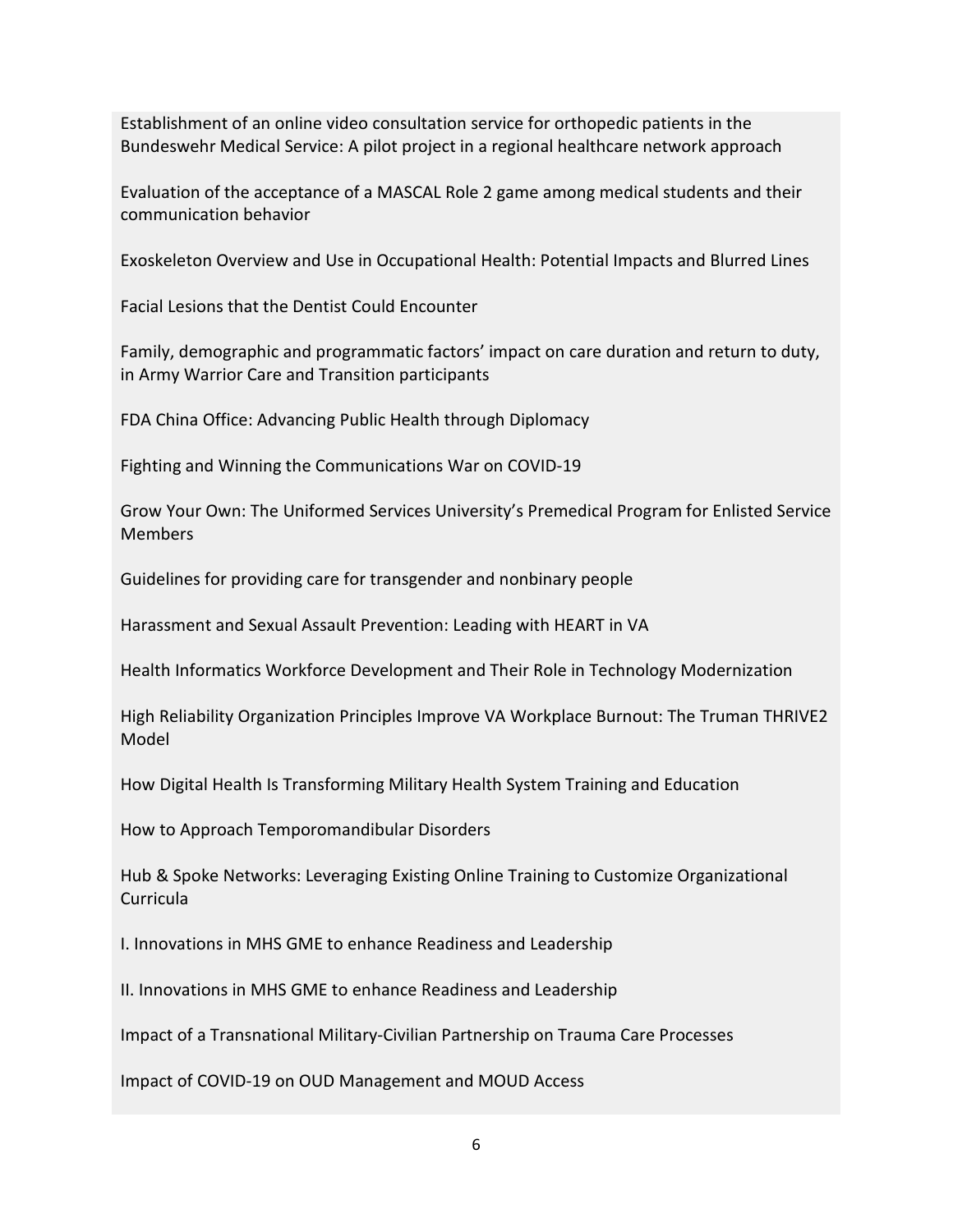Improving Outcomes During Transitions in Health Care with Sesame Street for Military Families

Improving the Transparency of Training and Education Data Across the Military Health System through INTREMED: Interoperable Networking for Training, Readiness, and Education in Medicine.

Indian Country ECHO

Innovation in Medical Readiness Assessment: Utilizing System Availability to build Sustained Medical Readiness

Integrated Diversity and Inclusion - Panel

Is Bigger Better? Assessing the Quality of Inpatient Medical and Obstetric Care at U.S. Military Hospitals by Facility Volume and Size

Joint Medical Simulation Instructional/Operational Methods (JMedSIM): A tool to standardize simulationist training across the Military Healthcare System

Killed in Action. How golden are 60 minutes?

Leadership Mentor Session

Leading Change: Lessons Learned in Creating and Implementing an Integrated Mindset Organizational Transformation

Leading Practices Program Winner: Direct Access to Physical Therapy

Leading the Effort to Address Sexual Violence in the Military

Leveraging Boothless Audiometry to Increase Military Medical Readiness

Leveraging Technology During COVID-19 Pandemic for Associated Health Trainees

Lifting the Fog of Morbidity and Mortality in Combat Casualty Care

Looking Back to Move Forward

Maintaining The Enlisted Medical Training Pipeline During COVID-19

Making sense of military psychological health scientific literature and databases to inform practice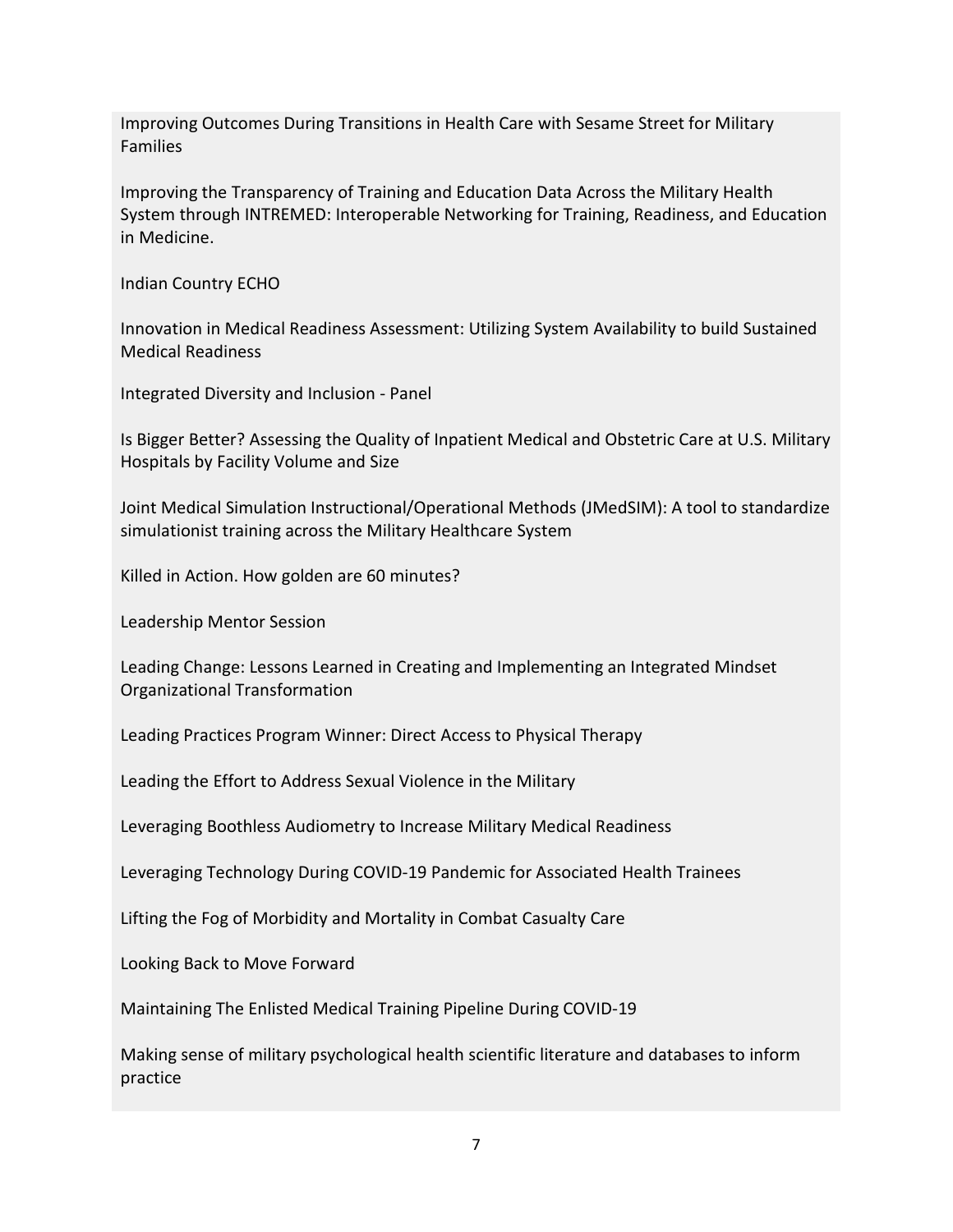Managing burns and trauma using Fish skin during the 2020 Nagorno-Karabakh war in Armenia

Medical Readiness in the Army National Guard

MEDICC Model: Improving Interprofessional Team Collaboration and Patient Safety

Medics as Influencers - Defence Healthcare Engagement: a historical analysis of British Army military medical exercises in Kenya over two decades

Meditations on Leadership Transitions and Turnovers: Developing a Leadership Legacy With A Little Help from Marcus Aurelius

Meeting People Where They Are: The Value of Health Coaching in Health and Wellness Journeys

Military Physician Competencies and Behavior-Based Milestones: Equipping Faculty with a Tool for Leader and Professional Development

Mobile Health (mHealth) Technologies in Defence. A Rehabilitation Case Study.

Moral Injury in Female Veterans

Never Happen Events – Identification, Action and Lessons Learned

Novel In-Training Evaluation Report: Improving the Quality of Narrative Assessments

Nurse-Led Clinic eHealth Care Coordination for Sexually Transmitted Infections

**Nutrition** 

Operating Room Waste Generated Across Otolaryngology Cases at a National Military Medical Center

Operation Tomodachi: Remembering Japan's Disaster 10 Years Later

Opioid Overdoses: A Persistent Risk for Health Plans

Palliative Care in Indian Country – Maximizing Interventions

Pivoting to Virtual Trainings for Women's Health Continuing Medical Education

Policy Updates and Operationalizing US Tuberculosis Testing in the Era of COVID-19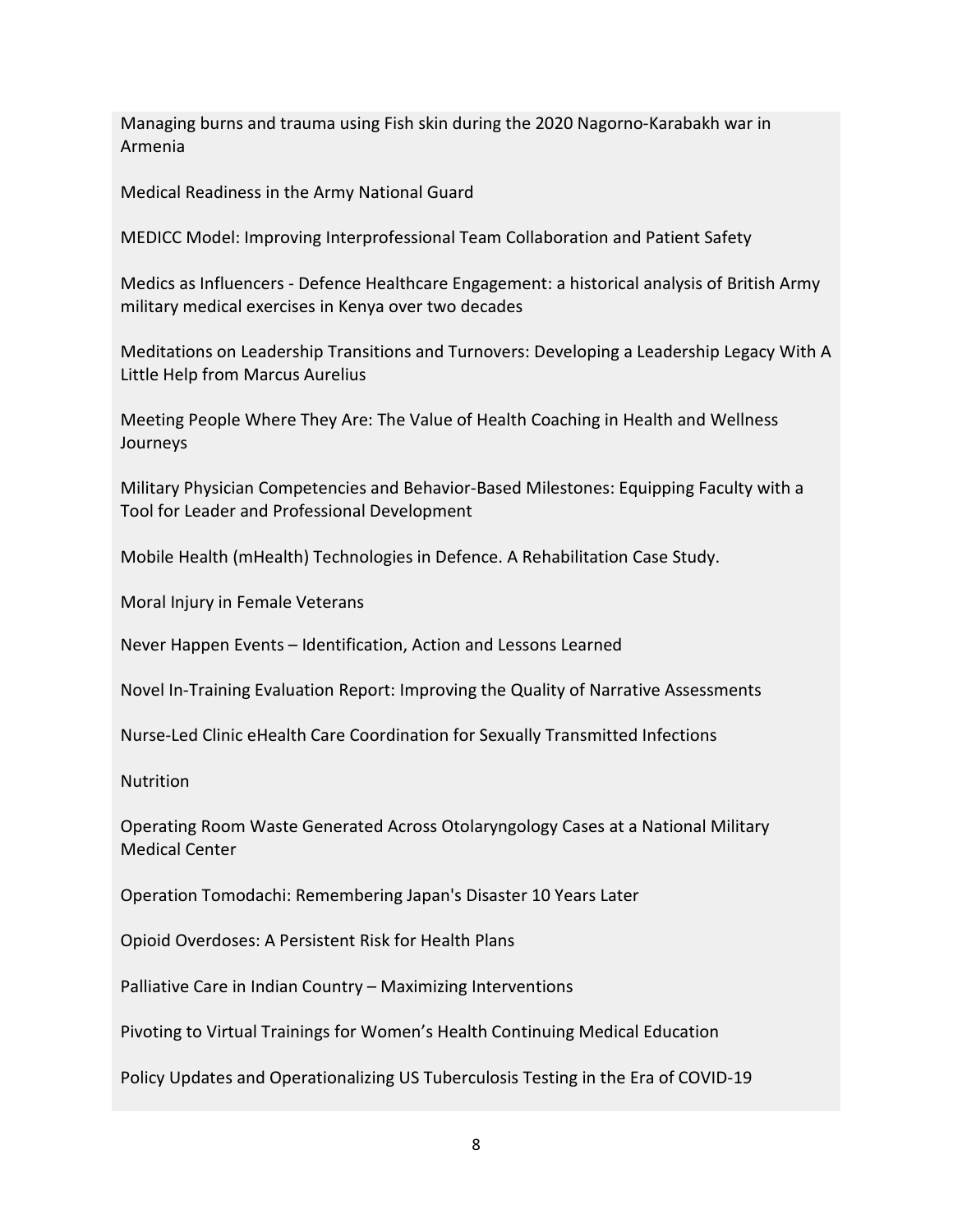Potential application of innovative, topical, multimodal pain relief following combat injury

Pragmatic Occupational Therapy Intensive Outpatient Program (IOP) Curriculum

Precision Medicine: Improving Quality of Life and Extending Lives

Promising Strategies to Support COVID-19 Vaccination of Healthcare Personnel: Insights from the VHA National Implementation

Promoting and Expanding Environmental Health Registry Telehealth Services

Promoting health equity in women Veterans through clinician and patient education

Promoting Safer Opioid Prescribing Practices and Improving Pain Management

Protecting the Healthcare Workforce During COVID-19: A Rapid Qualitative Needs Assessment of Employee Occupational Health in a National Healthcare System Radiology of Ballistics Injury

Ready Reliable Care – Unifying High Reliability Across the Military Health System

Recent Cases of Impaled Unexploded Ordnance in Combat and Civilian Patients: Impact on Patient Triage and Management

Recent Cases of Impaled Unexploded Ordnance in Combat and Civilian Patients: Impact on Patient Triage and Management

Recombinant Coagulation Factor Synthesis Via CRISPR/Cas9 Targeted Gene Overexpression: A Potential Path For In Vitro Plasma Production

Relevance of GEIS & Next Generation Sequencing (NGS) for emerging pathogens in a transforming Military Health System

Safeguarding the Beneficiary Journey of Care and Optimized Patient Experience for the U.S. Military Through Expert Clinical Quality Training

Scoping Review of Rural Residents Seeking Surgery

Sex Differences in Preventative Healthcare Within the Military Health System

Smoking Prevalence In The Military Health System (MHS) During the SARS-CoV-2 Pandemic

Solutions to help Maintain Readiness When Peace Breaks Out: Turning Readiness Risks into Opportunities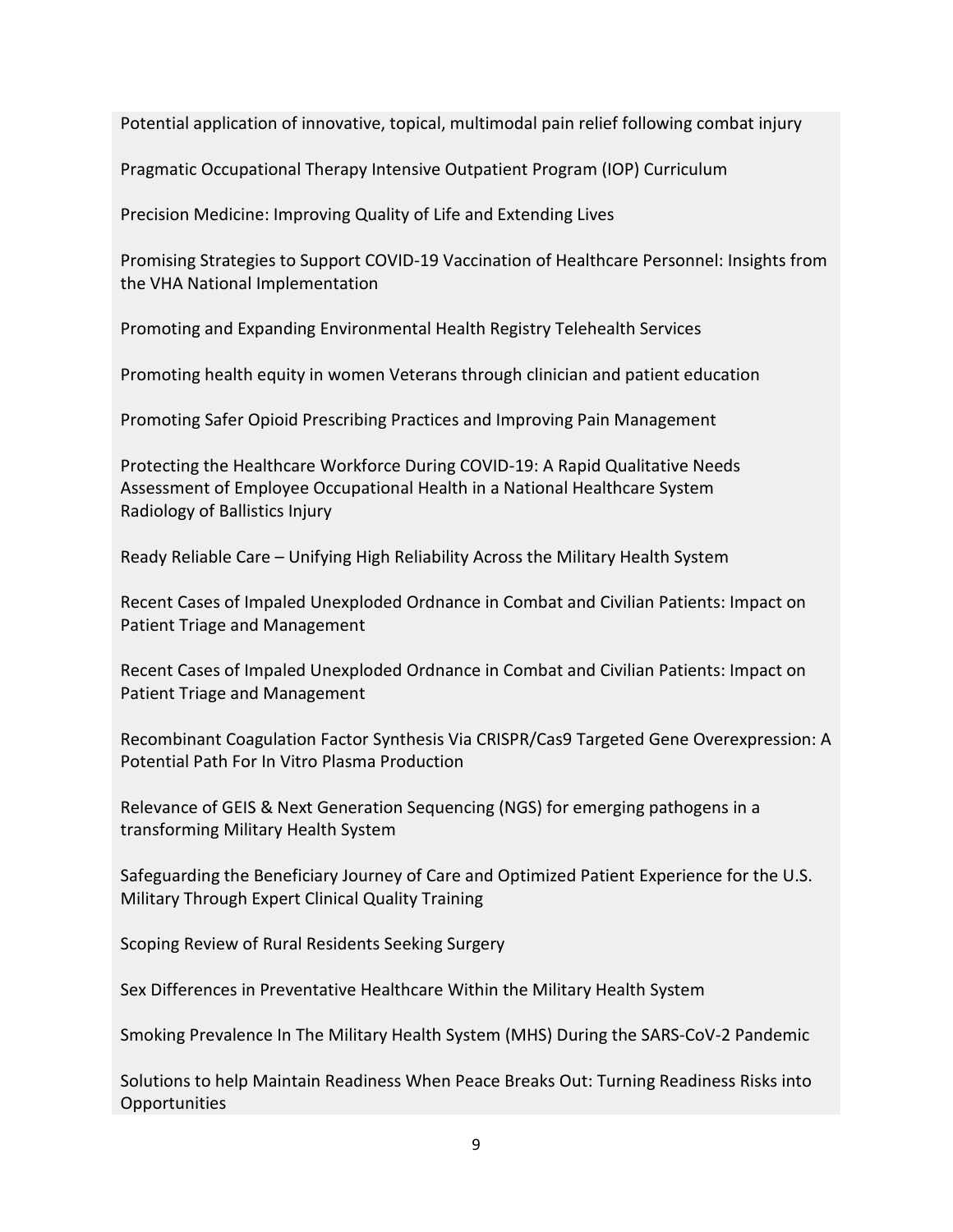Standardizing and Implementing Evidence-Based Leading Practices to Recognize and Respond to Postpartum Hemorrhage

Suicide Prevention Lethal Means Safety for Firearms: Addressing the How with the Why

Taking the Yuck out of MUC (Military Unique Curriculum)

Targeted Associated Health Education Expansion Efforts in VA

Teaching Military Medical Ethics – Development of an App and Online Learning Environment

Telehealth Appointments and Self-Rated Health by Gender in the Military Health System: How has COVID Impacted Telehealth Usage?

Telemedicine for Veterans in the Setting of the COVID-19 Pandemic: Lessons Learned from a Virtual Urgent Care for Veterans?

The Benefits of the Centralization of Analytics and Evaluation functions across the Military Health System enterprise.

The Comparative Effectiveness and Provider Induced Demand Collaboration (EPIC): Building Health Services Research Capacity in the Military Health System

The Deployed Hemostatic Emergency Resuscitation of Traumatic Exsanguinating Shock (Deployed HEROES) Study

The Effect of COVID-19 Pandemic on Military Readiness

The Enterprise Information Management (EIM) Solution, Technology Modernization

The Experience of Establishing a Virtual Care Rotation Between VISN 8's Clinical Contact Center and UCF's College of Medicine

The Faces of Focal Seizures: Evaluating a Different Approach to Patient Management Teaching Biomedical Fellows Root Cause Analysis Principles Through Simulation and Distance Learning

The FEHRM's Journey Toward a Single, Common Federal EHR

The Importance of Standardization in the pursuit of High Reliability

The Millennium Cohort Study: 20 Years of Service Member Research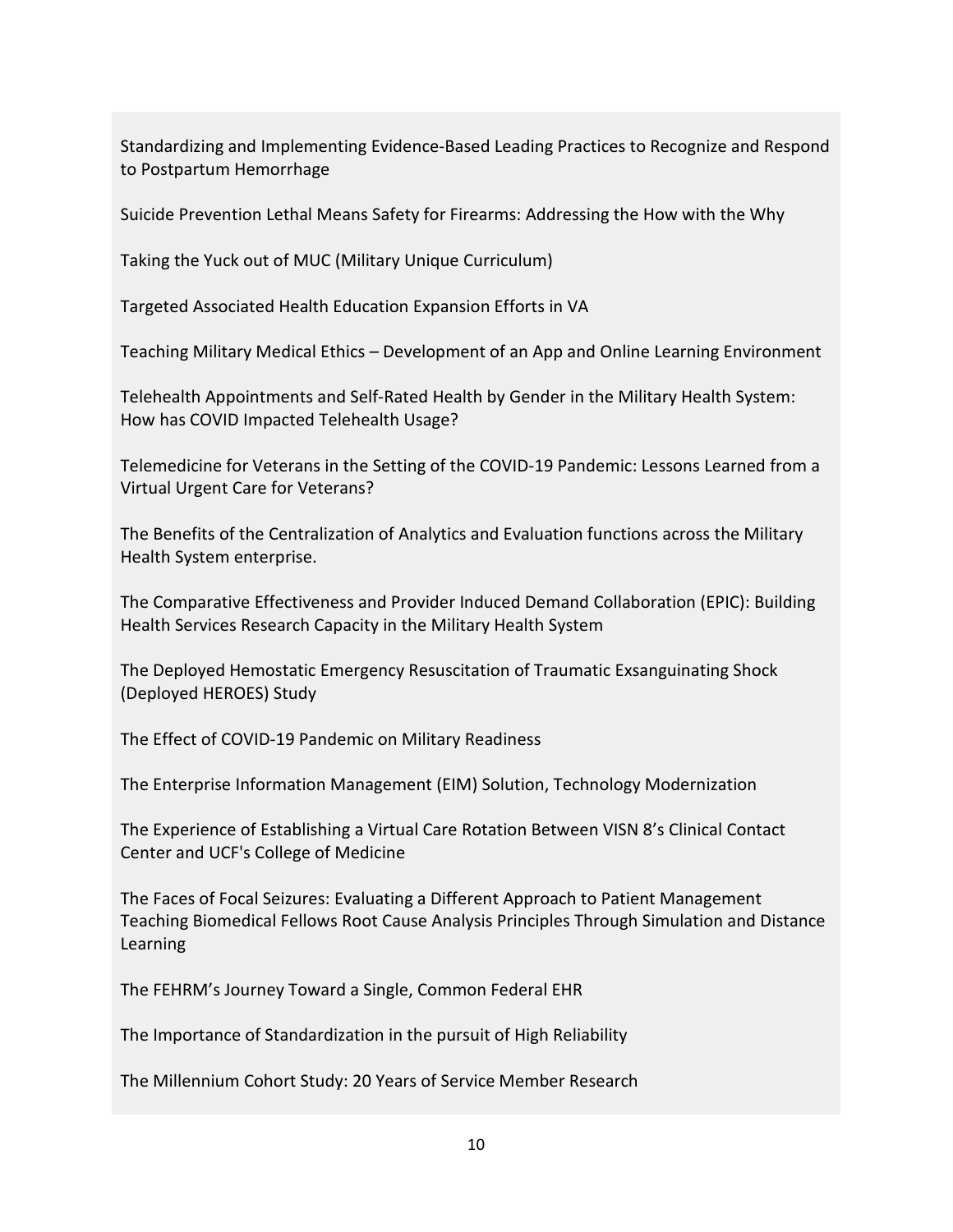The National Disaster Medical System (NDMS) Pilot Program: From pandemics to near-peer conflict, how do we prepare our nation for tomorrow's medical surge event?

Capitalizing on the Telehealth; Expanding Access to Care and Increasing Care Quality

The use of orthoganalization in machine learning using social media patient experience data

The Veterans Health Administration Response to Military Sexual Trauma

Transforming clinical clerkships using innovative distributed technologies

Two Journeys, One Transformational Goal: The Synergy of High Reliability and Whole Health

U.S. Military Physician Compensation: A Historical Review, Recent Trends, and Future Changes

Under Appreciated Early Detectors of Disease-The Need for Dental and Vision Exams

US Army Community Hospital Inpatient Utilization and COVID-19 Vaccination Status

Using Medical Evaluations to Describe Interoperability Capability Assessment Levels of Partner Trauma Institutions or Non-Battle Injury Services

Using the Military Health System Data Repository for Research on Readiness and Health in Active-Duty Service Women

Utilizing Safety Stories to Enhance the HRO Journey

Utilizing SPRINT training to provide immediate psychiatric intervention during a mass casualty incident at sea.

VA Scholarship and Loan Repayment Programs

Vaccination During a COVID Outbreak in the Deployed Setting: Lessons Learned

Veterans Health Administration's (VHA) HRO Journey: From Education to Outcomes

Virtual Health in the Military Health System: A Survey of Perceptions and Use Rates Across 37 **Specialties** 

Virtual Health in the Military Health System: A Survey of Perceptions and Use Rates Across Thirty-Seven Specialties

Women's Health Care - right provider for the right woman